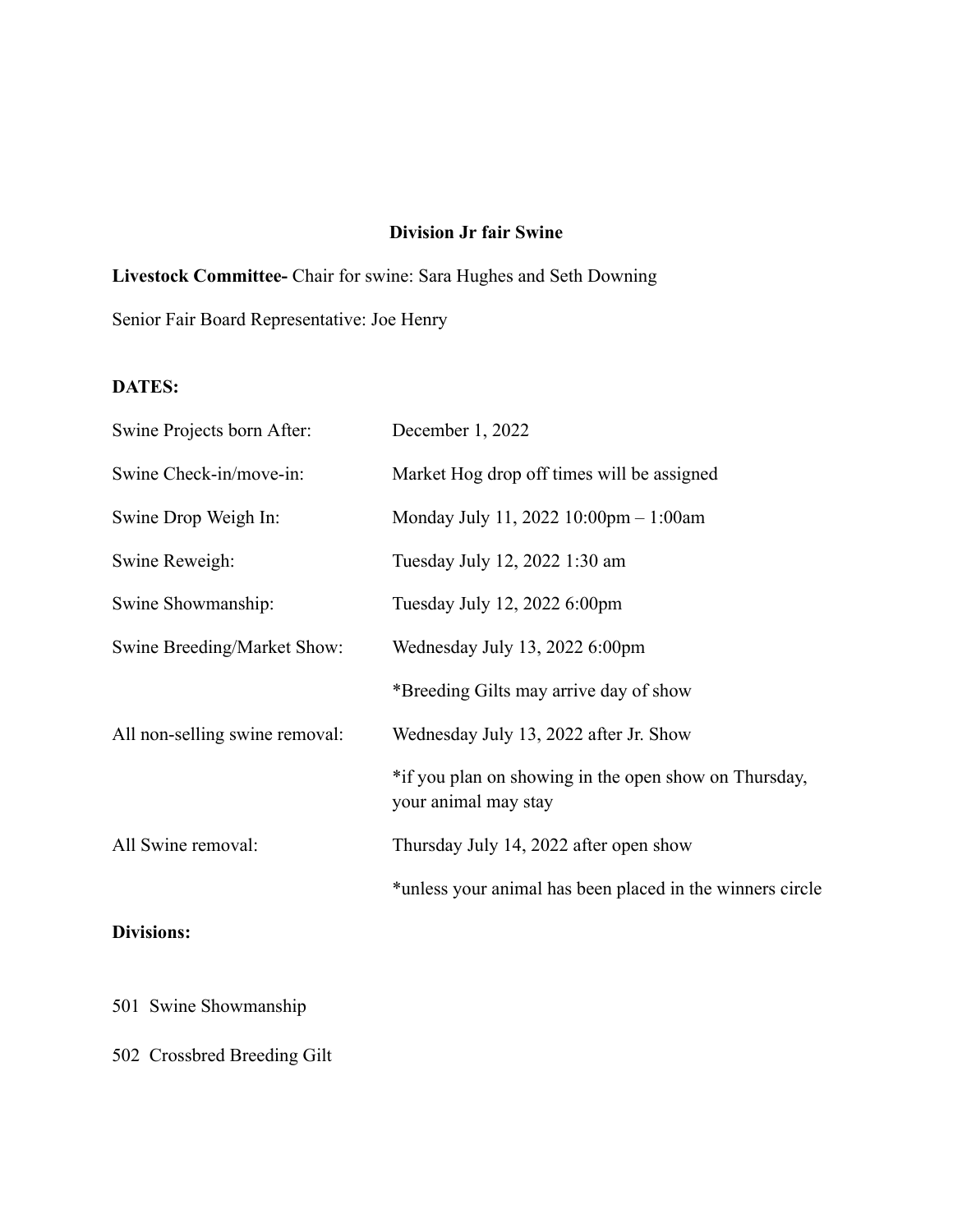503 Purebred Breeding Gilt

504 Crossbred Barrow

505 Purebred Barrow/market gilt

506 Crossbred Market Gilts

## **Jr. Fair Swine General Rules & Regulations:**

1: Market hogs must weigh a minimum of 210 pounds and must be born after Dec. 1 the preceding calendar year to show and sell

2: All Swine projects must be ear notched and properly recorded on entry cards. All exhibitors must submit a designated ear notch form by May 1 to the Madison County Extension Office. Hogs exhibited with incorrect ear notches will not be to show or sell

3: All hogs must have at least 1⁄2-inch of hair on all parts of the body. Those hogs not meeting this hair length requirement will forfeit the right to sell

- 4: Ear tags are not to be removed
- 5: Washing hogs during weigh-in is not allowed
- 6: Shavings are the designated bedding to be used in the swine barn.

7: Hogs will be shipped to market as coordinated by the sales committee. Exhibitors are responsible for the care and feeding of their hogs from the sale until they are loaded for market.

8: After hogs are loaded, the pens must be swept out. Every exhibitor must check with a Junior or Senior Livestock team member for the cleanliness of their pen. Final Pen cleaning must be before noon on Sunday. If pens are not cleaned out, the exhibitor may forfeit the right to exhibit the following year.

9: Only market hogs will be sold in the market hog sale. See Junior Fair Sale sections for more information.

10: There will be only ONE pen per two pigs per exhibitor with a max of two pens for 4 head. Family members will be asked to share a pen assignment when applicable. EXHIBITORS ARE NOT PERMITTED TO CHANGE PEN ASSIGNMENTS WITHOUT APPROVAL OF SHOW MANAGEMENT